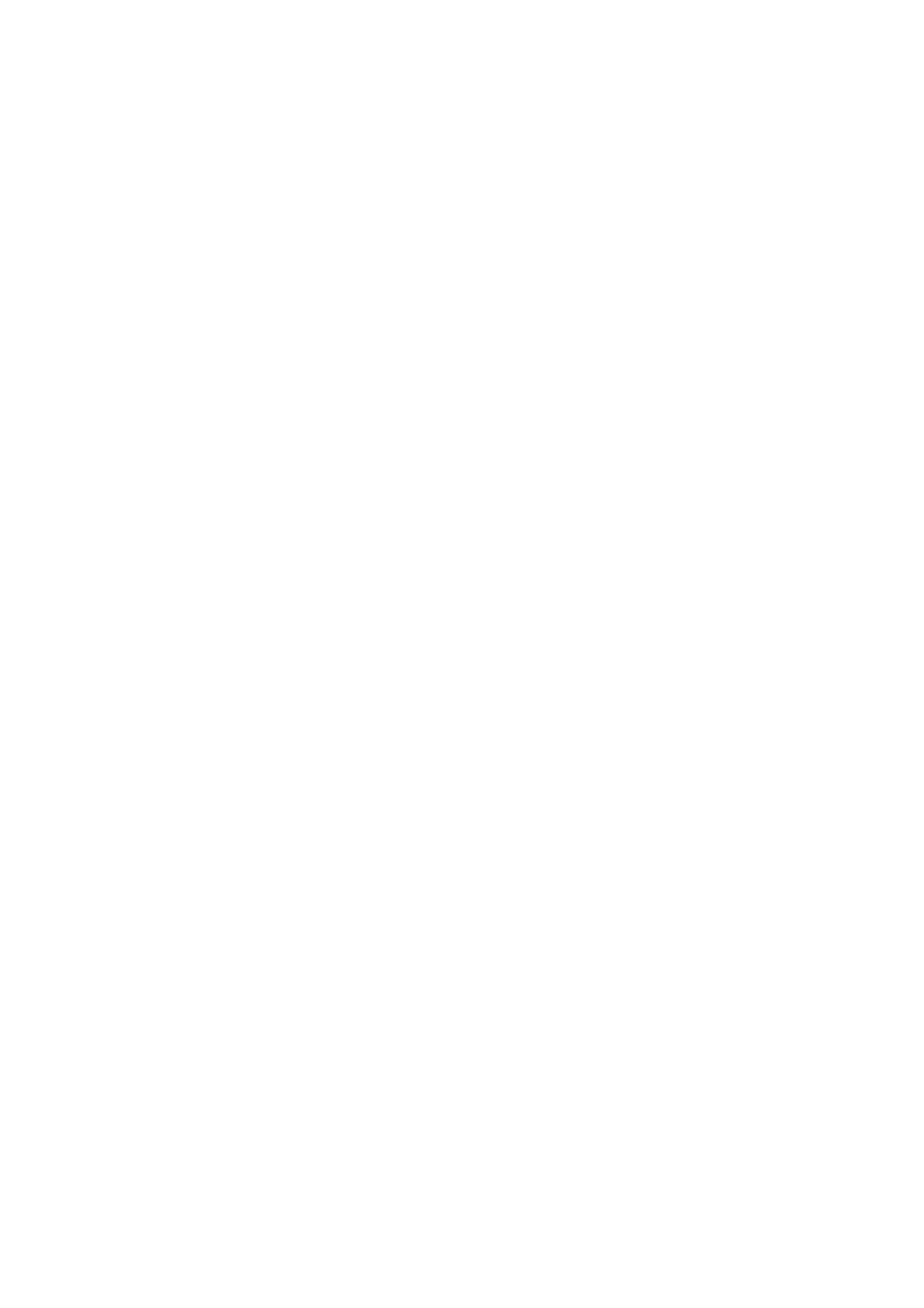#### **Abstract**

This study examines how leaders enable their organisations to adapt and succeed in complex environments. Through the joint lenses of complexity theory and the cognition and social neuroscience of leadership it focuses on how leadership directly influences the creation and ongoing function of an adaptive organisation. The study includes the comparison of four leaders through embedded case studies as an abductive approach to initial theory building, and the follow up of two of them as a comparative method of analysis, and it generates a substantive theory of leadership cognition called emergent logic. This leadership approach is especially relevant to leading complex human systems in emergent environments, the scenario for the majority of organisations in the present day.

This thesis addresses two questions: How do leaders of adaptive organisations think? And what do leaders of adaptive organisations do?

Among the major findings the study reveals that a critical success factor is the leader's capacity to create and guide a complex human system by establishing and maintaining a shared mental model of its collective purpose, guided by deeply held and articulated values. The cognitive constructs of complexity and emergent logic have a direct and indirect effect on individuals and the organisation, and facilitate the creation of an adaptive operational culture and organisational mind, and the complementary enabling structures that allow for ongoing evolution through emergence, transformation and diffusion as required. Thus the organisation and its people can progressively build more complex emergent mental models and solutions in the face of increasingly common unpredictable situations, leading to the capability for organisational adaption and evolution over time.

In contributing to the theory of creating and leading adaptive organisations, supported by empirical research, this study has improved our understanding of the effect of the leader's cognitive capacity on organisational adaptability and the level of entanglement; revealed the links between the creation of adaptive organisational structures and their culture; examined the growth of individual and collective capability to manage the increasing complexity and emergence created by successful adaption and evolution; identified the common elements of various types of complex systems that are relevant to adaptive change; presented a model of emergent logic and described the empirical use of that model over time.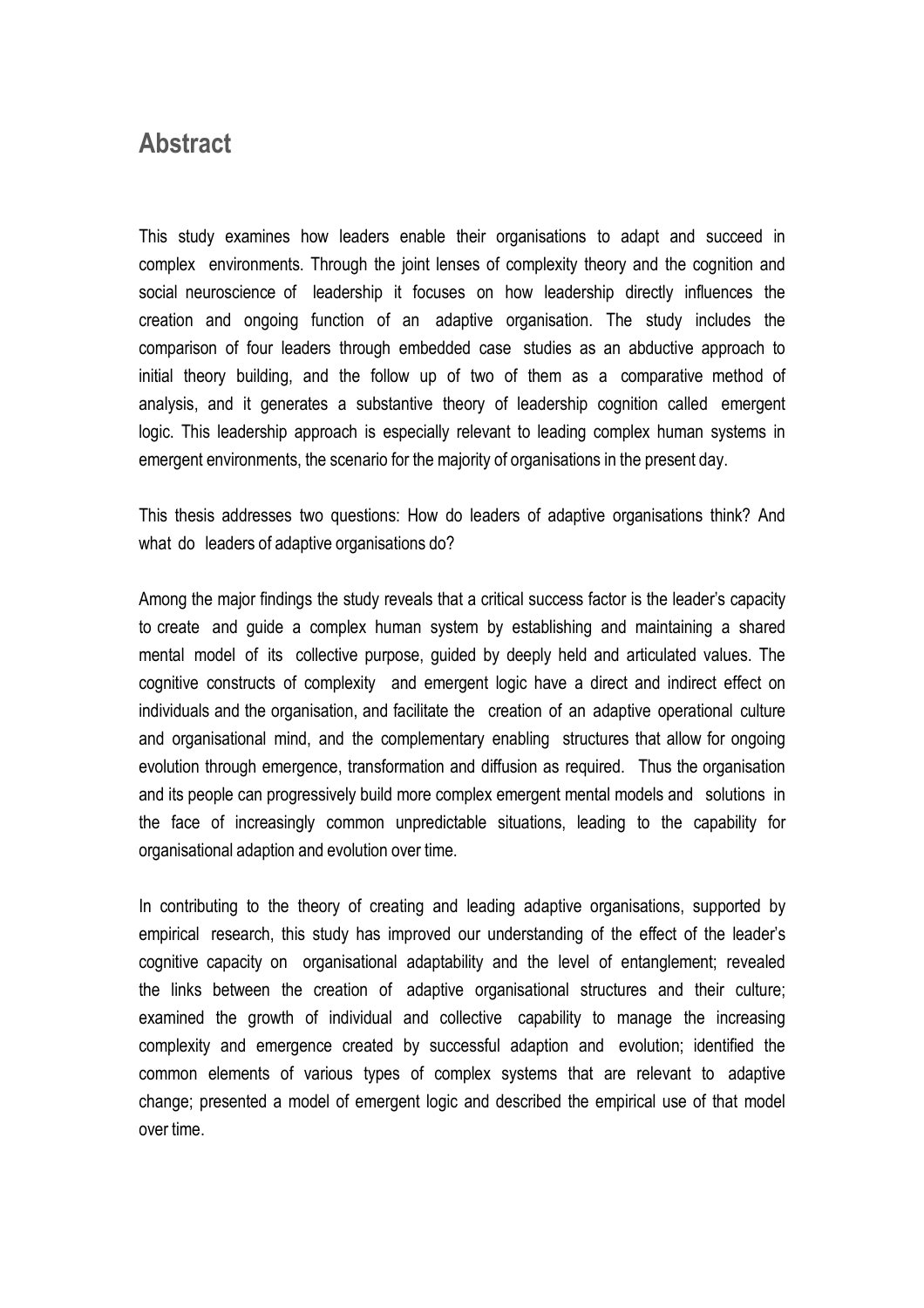#### **Acknowledgements**

This thesis has been a journey as emergent as those to which it refers. It meant stepping out of my business of twenty years and life as I knew it to enter the world of academia. Travelling the path would not have been possible without the help and encouragement of many people who accompanied me along the way.

I would like to thank Bill Aukett for starting me on the journey by nudging me until I took my first step, and always being there as a sounding board along the way. Joining me at that early stage was my initial supervisor Andrew Finegan, whom I would like to thank for immediately seeing worth in my concepts and ensuring I had a robust grounding in the science of complexity. Thank you to Una and Chris for their constant interest and support along the way.

To the people of the case study organisations, and in particular the four leaders described exhaustively in this work, my sincere appreciation for the years spent in exploration and implementation of what have become some of this thesis foundational insights. Without you the research would not have been possible.

I wish to express my gratitude to the Business School and to Leah Hill and Sam Wells in particular, for their backing, enthusiasm and commitment in tackling the administrative hurdles which made it possible for my journey to continue.

This brings me to Sam Wells, my principal supervisor. Words cannot adequately describe the debt of gratitude I owe to Sam. In terms of the thesis journey, he kept me going, steered me back on track and pushed when I slowed or got stuck. He believed without a shadow of doubt in the uniqueness and value of what I was attempting, and he managed the task of bounding and focusing my work with aplomb and great kindness. In terms of my personal journey, the opportunity to have someone of such graciousness, keen mind and wise spirit as my mentor and friend was a wonderful experience. I could not have done it without you Sam. Thank you.

Lastly, I would like to give profound thanks to my wonderful family, who supported me even though their lives changed markedly. They assured me that it was 'my turn' and the thesis was worth whatever it took. Kieran, you are the king of referencing. I love you all very much.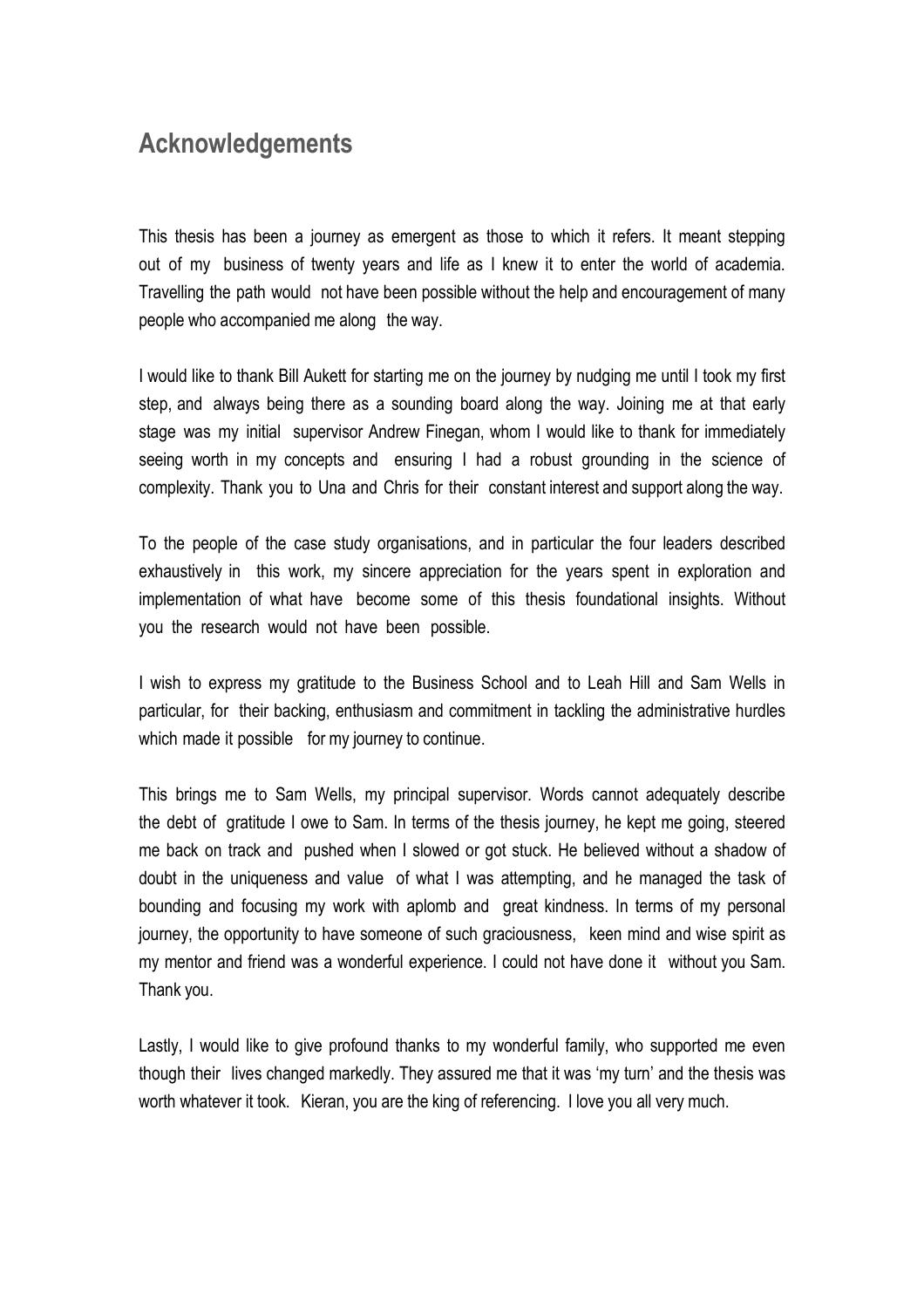### **Thesis Declaration**

This work contains no material which has been accepted for the award of any other degree or diploma in any university or other tertiary institution to Fiona Kerr and, to the best of my knowledge and belief, contains no material previously published or written by another person, except where due reference has been made in the text.

I give consent to this copy of my thesis, when deposited in the University Library, being made available for loan and photocopying, subject to the provisions of the Copyright Act 1968.

I also give permission for the digital version of my thesis to be made available on the web, via the University's digital research repository, the Library Catalogue, the Australasian Digital Thesis Program (ADTP) and also through web search engines, unless permission has been granted by the University to restrict access for a period of time.

Signed.................................................................... (Fiona Kerr)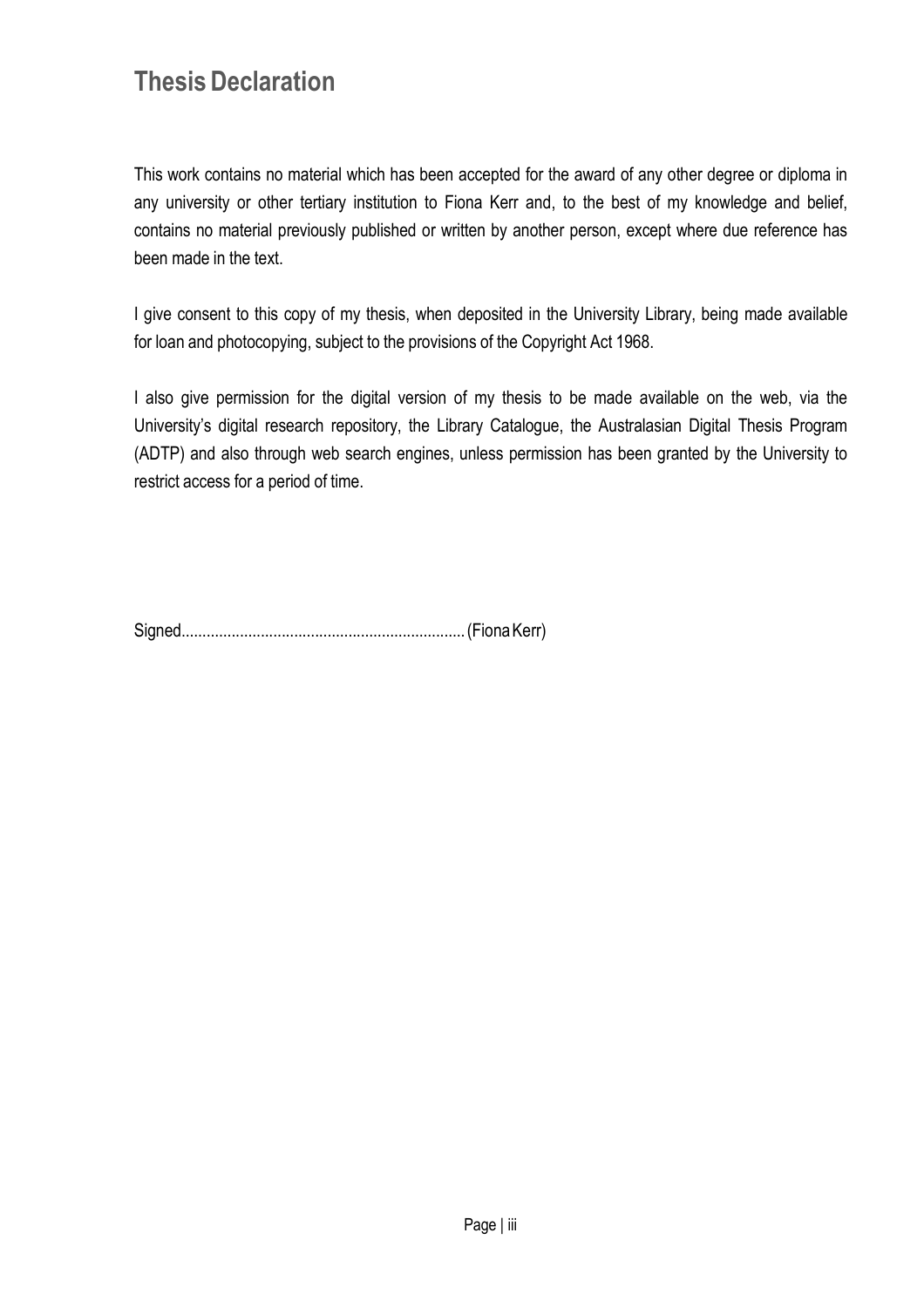## **Contents**

| Below is a short explanation of major CAS characteristics which are directly relevant to how an |
|-------------------------------------------------------------------------------------------------|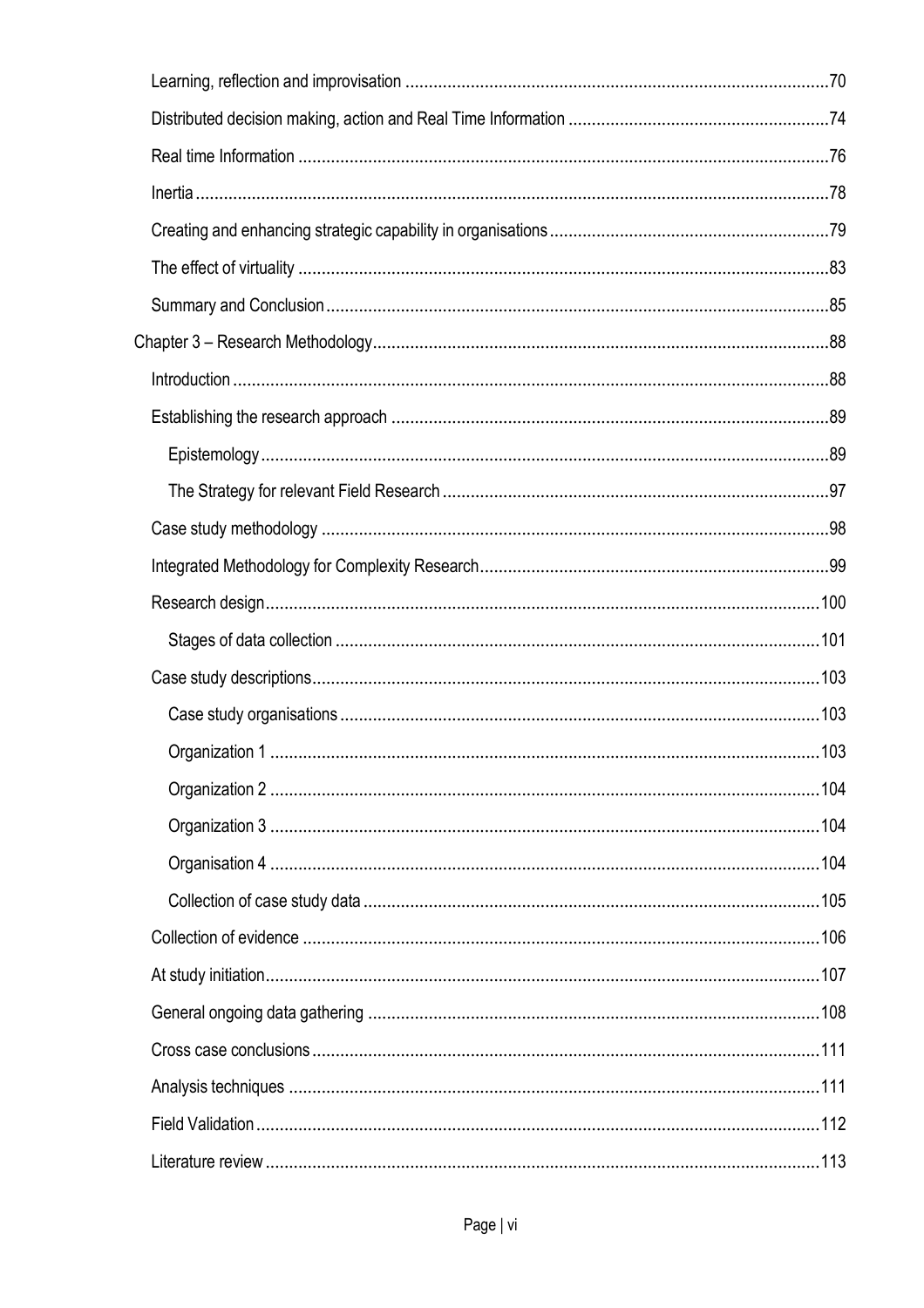| Chapter 4 – Findings on research question 1 ………………………………………………………………………………… 115 |  |
|---------------------------------------------------------------------------------|--|
|                                                                                 |  |
|                                                                                 |  |
|                                                                                 |  |
|                                                                                 |  |
|                                                                                 |  |
|                                                                                 |  |
|                                                                                 |  |
|                                                                                 |  |
|                                                                                 |  |
|                                                                                 |  |
|                                                                                 |  |
|                                                                                 |  |
|                                                                                 |  |
|                                                                                 |  |
|                                                                                 |  |
|                                                                                 |  |
|                                                                                 |  |
|                                                                                 |  |
|                                                                                 |  |
|                                                                                 |  |
|                                                                                 |  |
|                                                                                 |  |
|                                                                                 |  |
|                                                                                 |  |
|                                                                                 |  |
|                                                                                 |  |
|                                                                                 |  |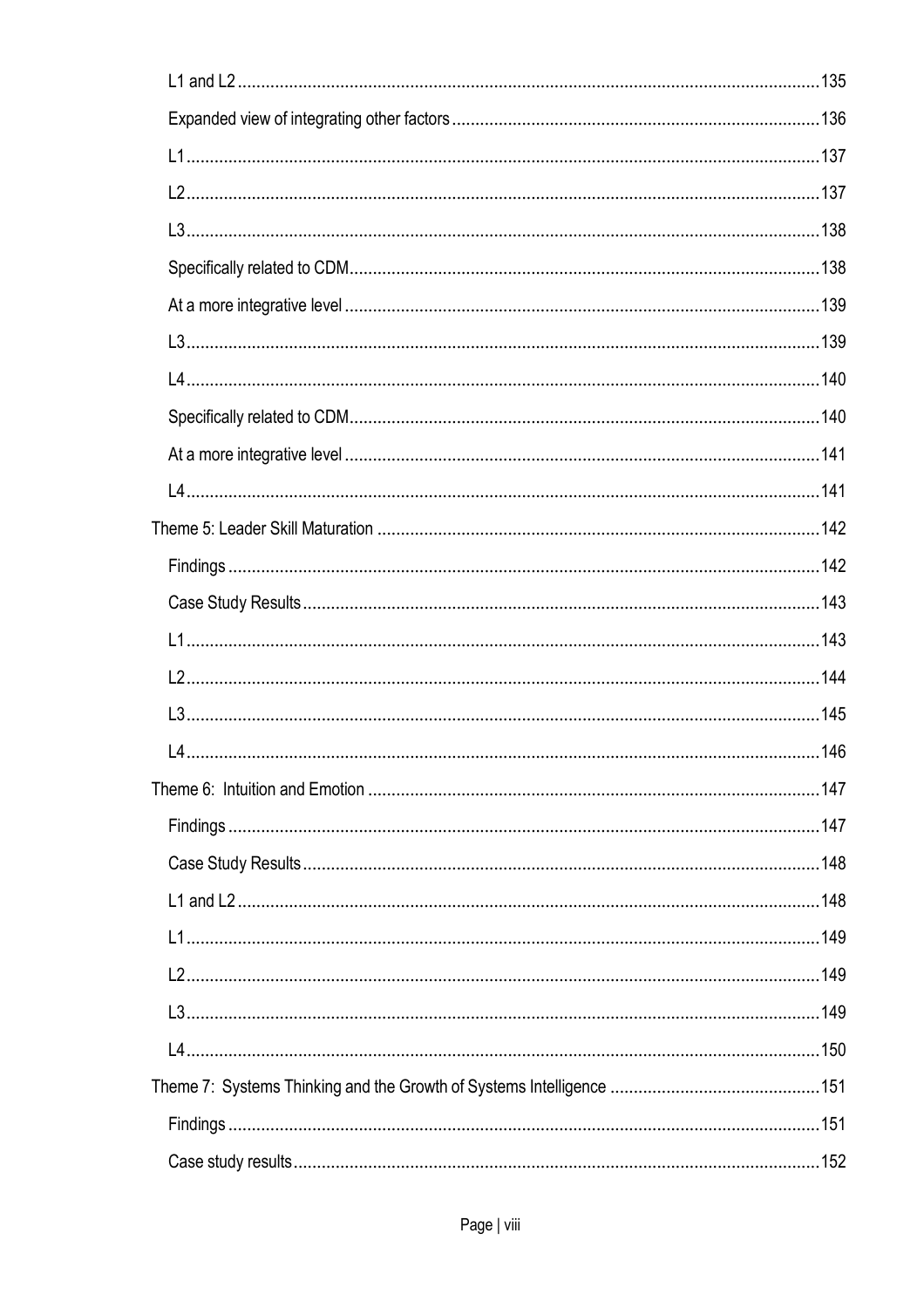| Theme 3: How leaders of adaptive organisations build enabling environments 169 |  |
|--------------------------------------------------------------------------------|--|
|                                                                                |  |
|                                                                                |  |
|                                                                                |  |
|                                                                                |  |
|                                                                                |  |
|                                                                                |  |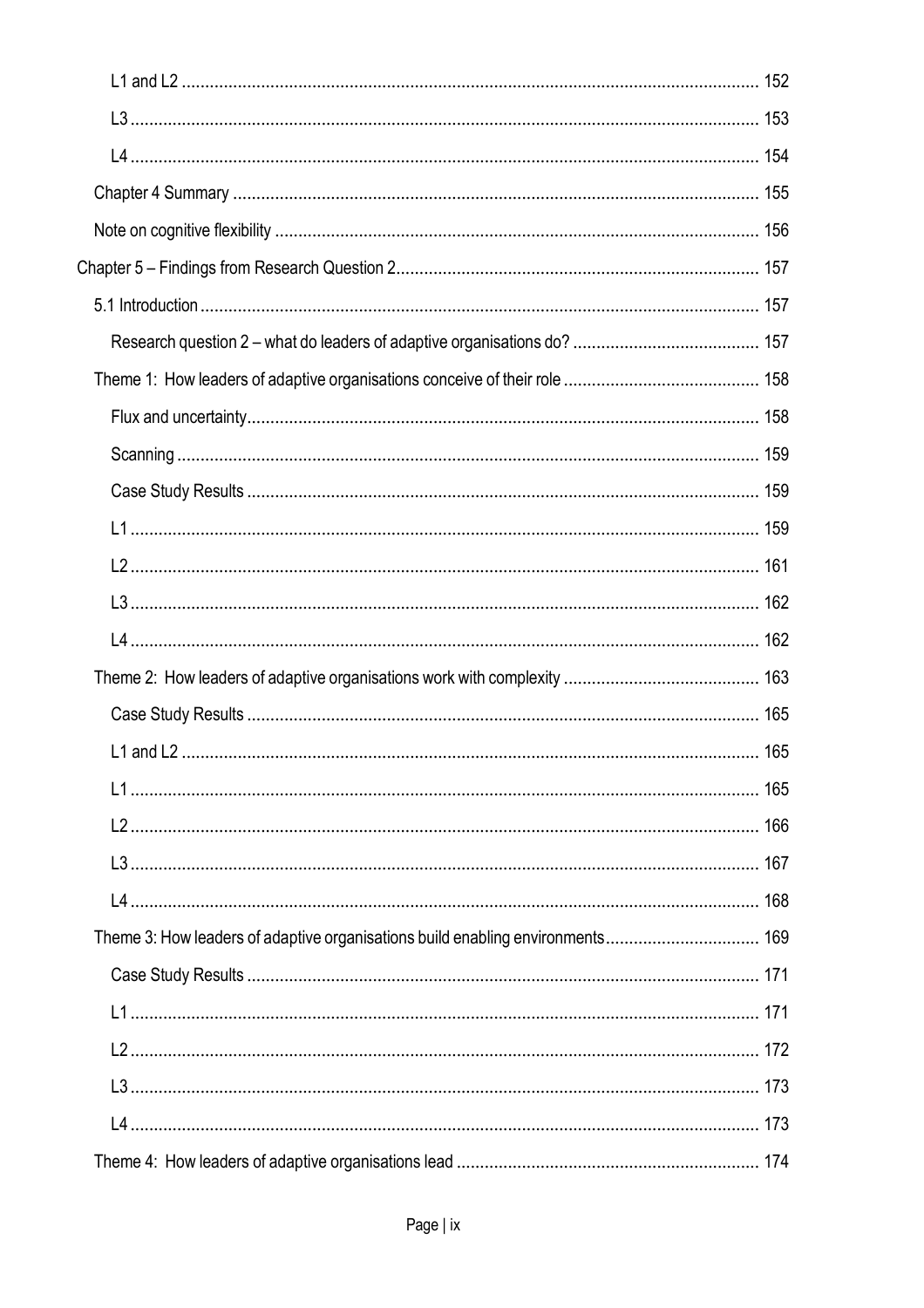| Conclusions regarding research question 1 – How do leaders of adaptive organisations think?195 |      |
|------------------------------------------------------------------------------------------------|------|
|                                                                                                |      |
|                                                                                                |      |
|                                                                                                |      |
|                                                                                                |      |
|                                                                                                |      |
|                                                                                                |      |
| Conclusions regarding research question 2 – what do leaders of adaptive organisations do?205   |      |
|                                                                                                | .205 |
|                                                                                                |      |
|                                                                                                |      |
|                                                                                                |      |
|                                                                                                |      |
|                                                                                                |      |
|                                                                                                |      |
|                                                                                                |      |
|                                                                                                |      |
|                                                                                                |      |
|                                                                                                |      |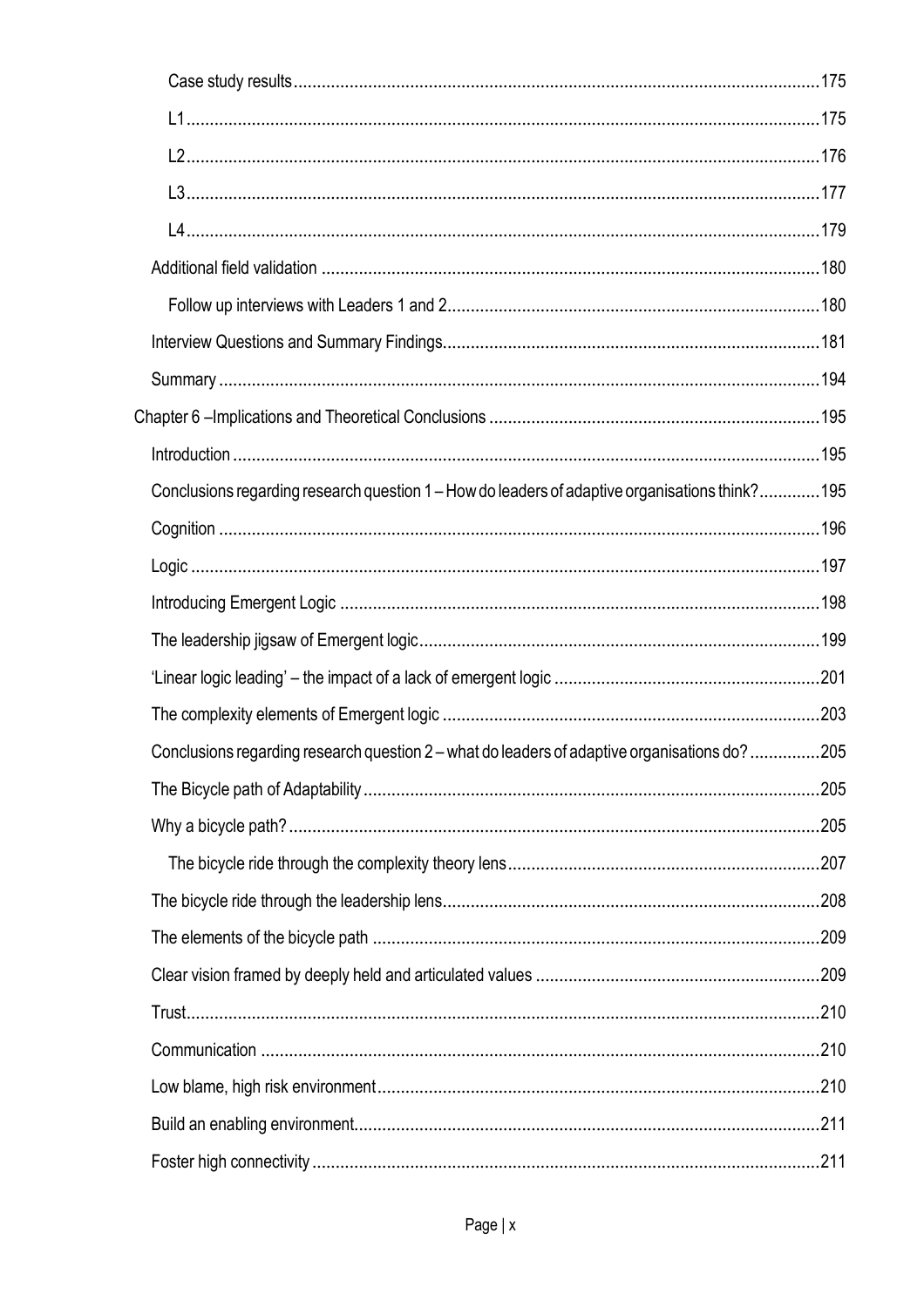| Conclusions regarding the interconnection of research questions 1 and 2: - The Emergent Logic               |  |
|-------------------------------------------------------------------------------------------------------------|--|
|                                                                                                             |  |
|                                                                                                             |  |
|                                                                                                             |  |
|                                                                                                             |  |
|                                                                                                             |  |
|                                                                                                             |  |
|                                                                                                             |  |
|                                                                                                             |  |
| Relationship between neural sex differences and the effect of maturation, social cognition and              |  |
| Potential relationship between mature social intelligence, high social risk and lower neural sensitivity to |  |
|                                                                                                             |  |
| Appendix 1: History of theory evolution and application to organisations as human systems 222               |  |
|                                                                                                             |  |
|                                                                                                             |  |
|                                                                                                             |  |
|                                                                                                             |  |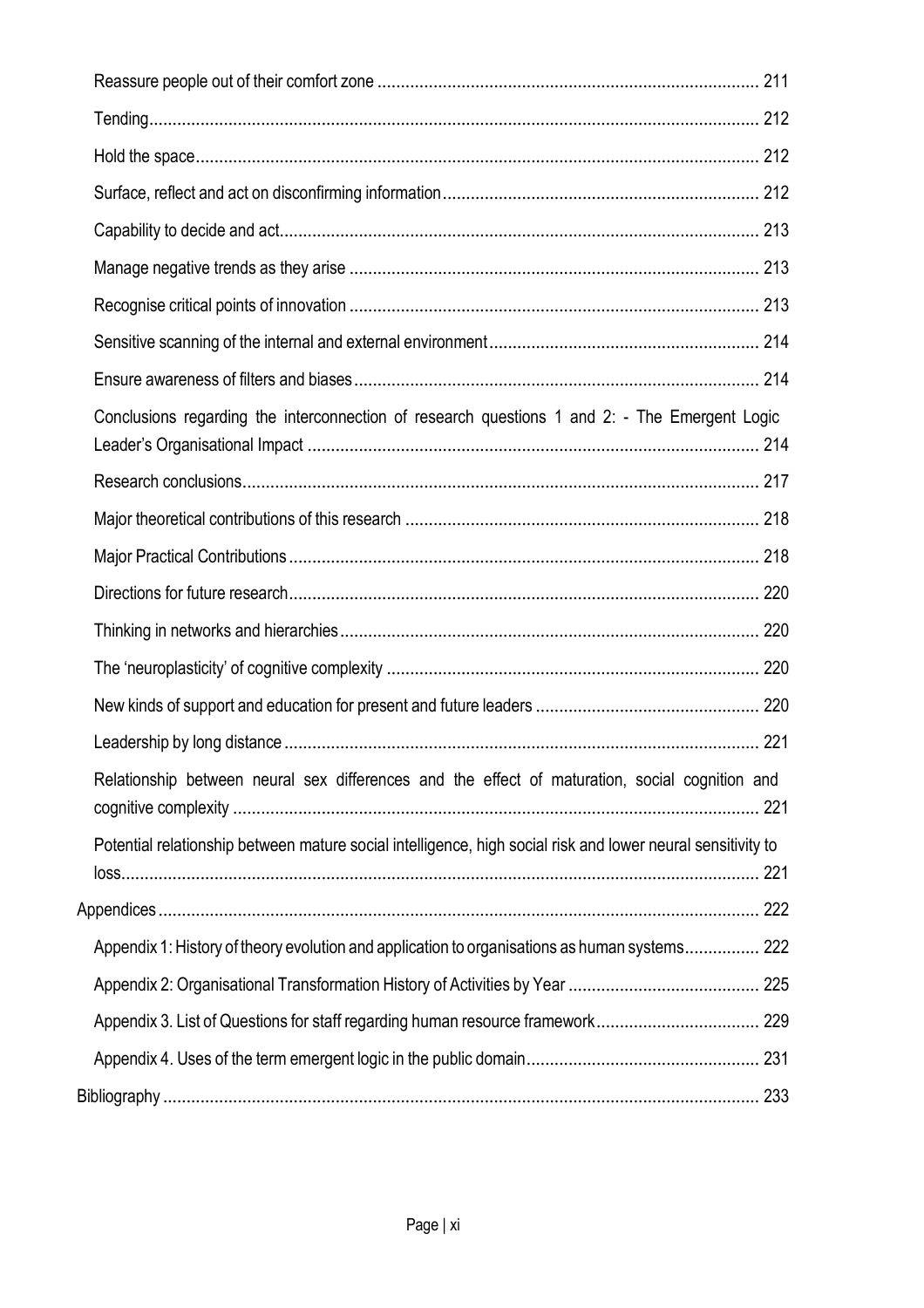# **List of Figures**

| Figure 2: The adaptive cycle. From (Holling & Gunderson, Resilience and Adaptive Cycles, 2002, p. 34)                                                                                                             |
|-------------------------------------------------------------------------------------------------------------------------------------------------------------------------------------------------------------------|
| Figure 3: The nested time frames of Panarchy with revolt (innovation) and remember loops (Gunderson &<br>.28                                                                                                      |
| Figure 4: the discontinuous growth of a chaordic system. (van Eijnatten, 2004a, p. 432) 29                                                                                                                        |
| Figure 5: The Edge of Chaos / Eye or Cross in the Chaos. From (van Eijnatten, 2008) 30                                                                                                                            |
| Figure 6: Holonic development at various levels of complexity (van Eijnatten, 2004a, p. 439)31                                                                                                                    |
| Figure 7: Holonic development in Wilber's quadrants (van Eijnatten, 2004a, p. 440) 32                                                                                                                             |
| Figure 8: A global model of information processing. Adapted from (Wang & Chan, 1995, p. 34) 45                                                                                                                    |
|                                                                                                                                                                                                                   |
| Figure 10: Factors Influencing the Effectiveness of Intuitive Decision Making. (Dane & Pratt, 2007, p. 41)                                                                                                        |
| Figure 11: Information Flow Network. From (Christen, Bongard, Pausits, Stoop, & Stoop, 2008, p. 48) 59                                                                                                            |
| Figure 12: Behaviours that co-generate the conditions for new emergent order (Lichtenstein & Plowman,                                                                                                             |
| Figure 13: Model of individual, network and systems level leader interventions (Hannah & Lester, 2009, p.                                                                                                         |
| Figure 14: Contrasting view of organisations. (Ashmos, Duchon, McDaniel, & Huonker, 2002, p. 195) 75                                                                                                              |
| Figure 15: Cynefin framework for executive decision making. Adapted from (Tibby, 2008)77                                                                                                                          |
| Figure 16: Adapting the Cynefin framework to Encompass Systemic Organisational Change. Adapted                                                                                                                    |
| Figure 17: Transition from the lower into the Higher Level of Complexity and Coherence, (van Eijnatten,<br>Putnik, & Sluga, Chaordic Systems Thinking for Novelty in Contemporary Manufacturing, 2007, p. 448) 79 |
| Figure 18: the Re-analysis of futures research methodology. From (Aaltonen & Sanders, 2006, p. 31) 81                                                                                                             |
| Figure 19: Futures Research Methodology with complex systems concept - tools map. Adapted from                                                                                                                    |
|                                                                                                                                                                                                                   |